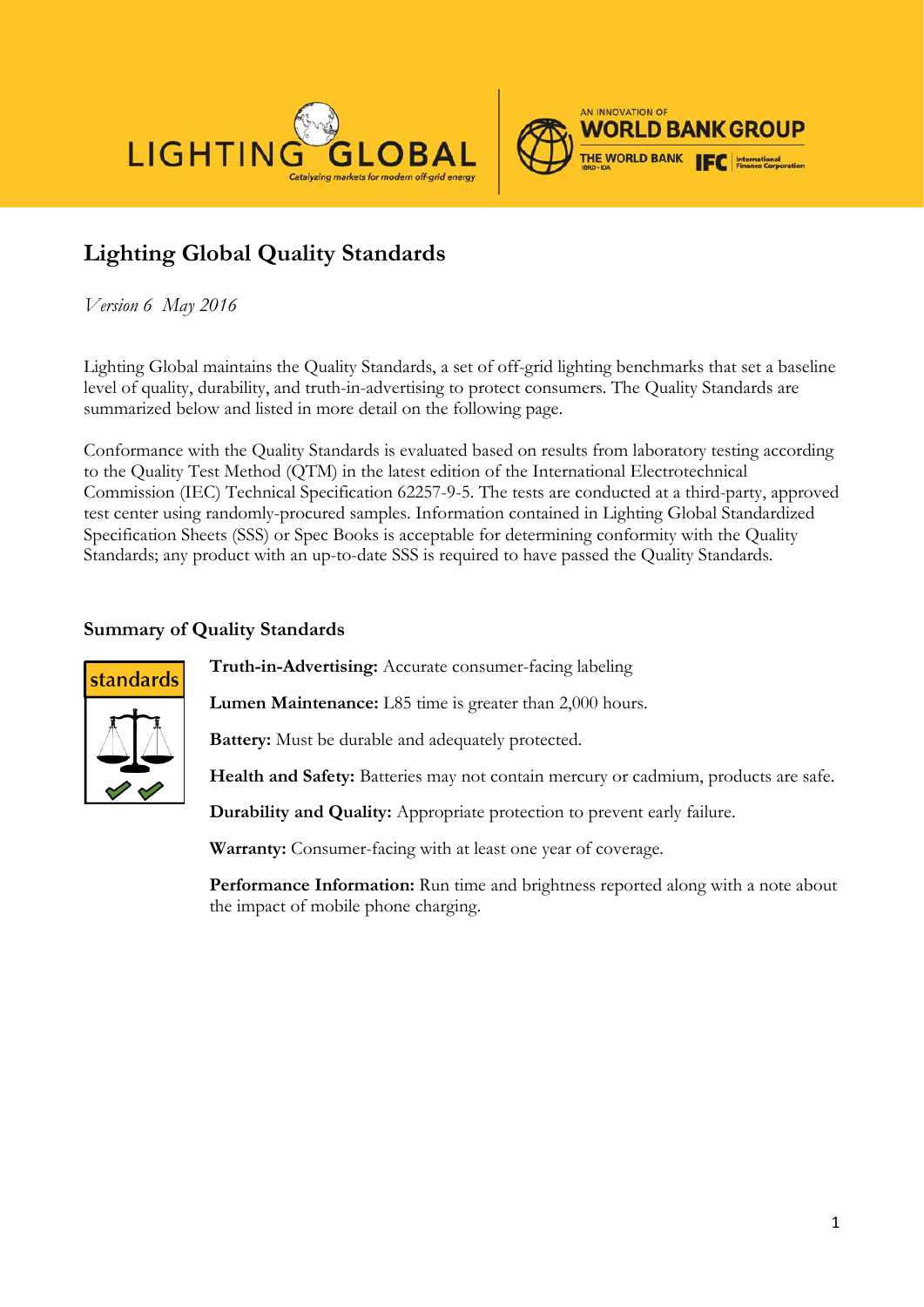|  |  | Table 1. Lighting Global Quality Standards |
|--|--|--------------------------------------------|
|  |  |                                            |

| Category <sup>a</sup>     | Metric                                                                  | <b>Quality Standard</b>                                                                                                                                                                                                                                                                                                                                                                                                                                                                                                                                                                                                  |      |  |
|---------------------------|-------------------------------------------------------------------------|--------------------------------------------------------------------------------------------------------------------------------------------------------------------------------------------------------------------------------------------------------------------------------------------------------------------------------------------------------------------------------------------------------------------------------------------------------------------------------------------------------------------------------------------------------------------------------------------------------------------------|------|--|
|                           | Manufacturer, Model #<br>and Product Name                               | Accurately specified                                                                                                                                                                                                                                                                                                                                                                                                                                                                                                                                                                                                     |      |  |
|                           | Light Output and Solar<br>Run Time                                      | Accurately reported on packaging for the highest setting. <sup>c</sup> For other<br>settings, if reported, accurately specified. If there are both pay-as-you-<br>go (PAYG) and non-PAYG versions of a product, each must be<br>truthfully advertised with respect to energy services provided.                                                                                                                                                                                                                                                                                                                          |      |  |
| Truth<br>In               | <b>Charger Rating</b>                                                   | If reported, charger power rating accurately specified<br>(e.g. PV power or mechanical charge time)                                                                                                                                                                                                                                                                                                                                                                                                                                                                                                                      |      |  |
| Advertising <sup>b</sup>  | Lamp Type                                                               | If reported, accurately specified                                                                                                                                                                                                                                                                                                                                                                                                                                                                                                                                                                                        |      |  |
|                           | Mobile phone charging                                                   | Impact of mobile phone charging on product performance<br>qualitatively described on packaging. <sup>c</sup>                                                                                                                                                                                                                                                                                                                                                                                                                                                                                                             |      |  |
|                           | Fee-for-service or Pay-<br>as-you-go (PAYG)<br>metering                 | The PAYG system should be capable of accurately metering service to<br>customers so they reliably get the service that is paid for.                                                                                                                                                                                                                                                                                                                                                                                                                                                                                      |      |  |
|                           | <b>Other Aspects</b>                                                    | If reported, accurately specified.                                                                                                                                                                                                                                                                                                                                                                                                                                                                                                                                                                                       |      |  |
| Lumen<br>Maintenance      | Lumen Maintenance at<br>$2,000$ hours                                   | Average relative light output $\geq 85\%$ of initial light output at 2,000<br>hours with only one sample allowed to fall below 75% OR<br>All 6 samples maintain $\geq$ 95% of initial light output at 1,000 hours. <sup>d</sup> If<br>an included lighting appliance provides $\geq$ 15 lumens, it is subject to<br>the lumen maintenance standard.                                                                                                                                                                                                                                                                      |      |  |
| Health and                | <b>AC-DC Charger Safety</b>                                             | Any included AC-DC charger carries approval from a<br>recognized consumer electronics safety certification organization <sup>e</sup>                                                                                                                                                                                                                                                                                                                                                                                                                                                                                     |      |  |
| Safety                    | Hazardous<br>Substances Ban                                             | No battery may contain cadmium or mercury at levels greater than<br>trace amounts $($ <0.0005% Hg and <0.002% Cd by weight in<br>accordance with the EU Battery Directive)                                                                                                                                                                                                                                                                                                                                                                                                                                               |      |  |
| Battery                   | <b>Battery Protection</b>                                               | Protected by an appropriate charge controller that prolongs battery life<br>and protects the safety of the user. Five out of 6 samples must meet<br>the requirements outlined below. <sup>f</sup> Batteries of included appliances<br>must also meet this standard.<br>For PAYG systems, appropriate battery protection must remain active<br>regardless of whether the system is in an enabled or disabled state. To<br>avoid damage to a battery during long-term periods of non-payment<br>disabled system status, the solar module must be able to charge the<br>battery even if the product is in a disabled state. |      |  |
|                           | <b>Battery Durability</b>                                               | The average capacity loss of 6 samples must not exceed 25% and only<br>one sample may have a capacity loss greater than 35% following the<br>battery durability storage test as defined in IEC 62257-9-5 Annex BB.<br>If an included lighting appliance provides $\geq$ 15 lumens, it is subject to<br>the battery durability standard. All other appliances are not required to<br>meet this standard.                                                                                                                                                                                                                  |      |  |
|                           | Physical Ingress                                                        | Fixed Outdoor                                                                                                                                                                                                                                                                                                                                                                                                                                                                                                                                                                                                            | IP5x |  |
| Quality and               | Protection                                                              | <b>Others</b>                                                                                                                                                                                                                                                                                                                                                                                                                                                                                                                                                                                                            | IP2x |  |
| Durability <sup>g,h</sup> | (for components<br>containing electronics or<br>electrical connections) | All PV Modules                                                                                                                                                                                                                                                                                                                                                                                                                                                                                                                                                                                                           | IP3x |  |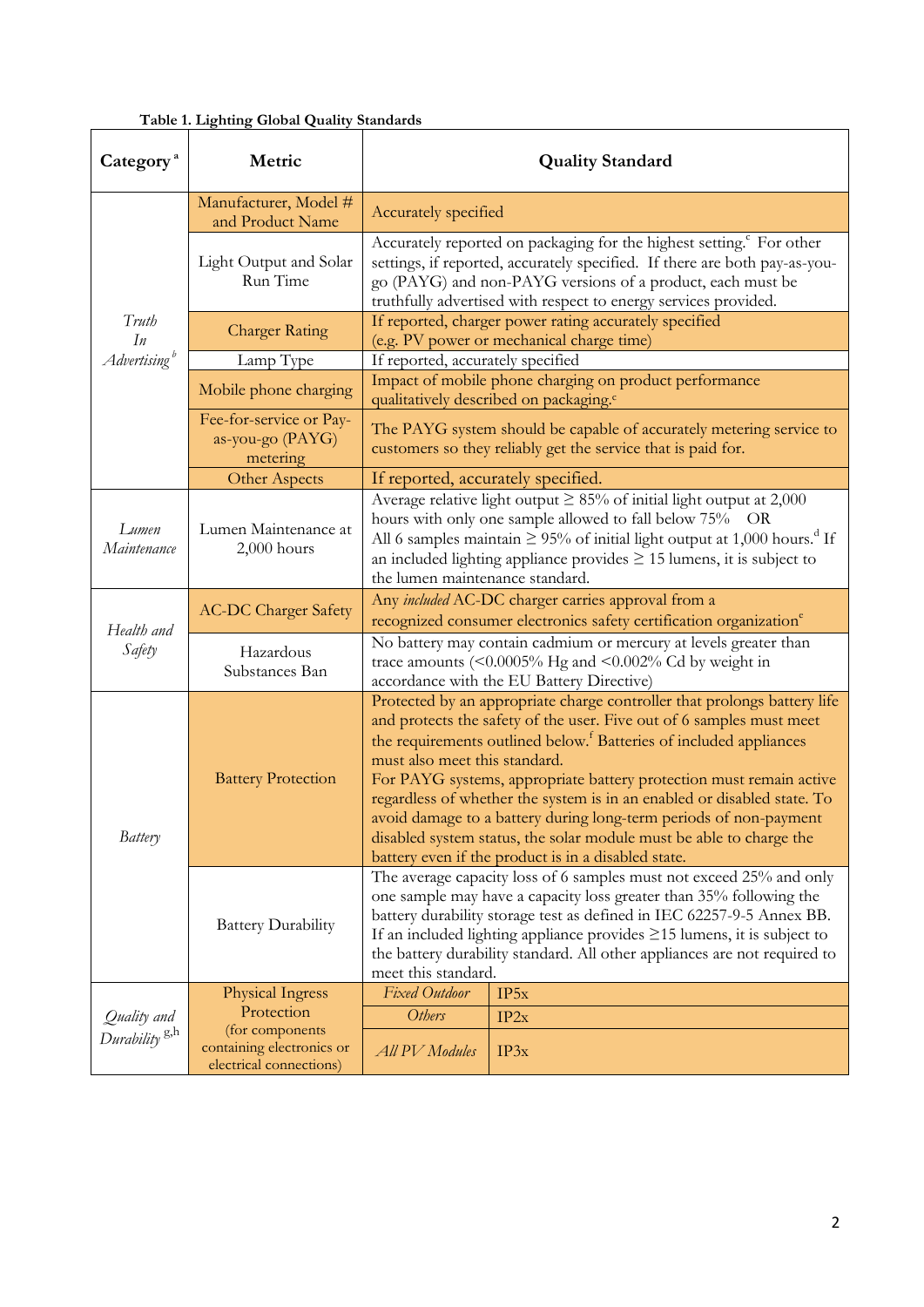|                                                       | Water Protection <sup>1</sup><br>(for components<br>containing electronics or<br>electrical connections) | Fixed Indoorb                                                                                                                                                                                                       | No requirement                                                                                                                                                                                                                                                                                                                                                                                                                                                                                                                                                                                                                   |  |
|-------------------------------------------------------|----------------------------------------------------------------------------------------------------------|---------------------------------------------------------------------------------------------------------------------------------------------------------------------------------------------------------------------|----------------------------------------------------------------------------------------------------------------------------------------------------------------------------------------------------------------------------------------------------------------------------------------------------------------------------------------------------------------------------------------------------------------------------------------------------------------------------------------------------------------------------------------------------------------------------------------------------------------------------------|--|
|                                                       |                                                                                                          | Occasional rain:<br>Portable Separate <sup>b</sup><br>$IPx1$ OR technical equivalent OR with warning label                                                                                                          |                                                                                                                                                                                                                                                                                                                                                                                                                                                                                                                                                                                                                                  |  |
|                                                       |                                                                                                          | Portable Integrated                                                                                                                                                                                                 | Frequent rain:<br>IPx3 OR technical equivalent OR IPx1/equivalent +<br>warning label                                                                                                                                                                                                                                                                                                                                                                                                                                                                                                                                             |  |
|                                                       |                                                                                                          | Fixed Outdoor                                                                                                                                                                                                       | Permanent outdoor exposure:<br>IPx5 OR IPx3 AND circuit protection                                                                                                                                                                                                                                                                                                                                                                                                                                                                                                                                                               |  |
|                                                       |                                                                                                          | All PV Modules                                                                                                                                                                                                      | Outdoor rooftop installation:<br>Modified IPx4 OR circuit protection                                                                                                                                                                                                                                                                                                                                                                                                                                                                                                                                                             |  |
|                                                       |                                                                                                          | Fixed Indoor                                                                                                                                                                                                        | No requirement                                                                                                                                                                                                                                                                                                                                                                                                                                                                                                                                                                                                                   |  |
| Quality and<br>Durability<br>Continued <sup>g,h</sup> | Drop Test                                                                                                | Portable<br><b>Components</b>                                                                                                                                                                                       | Portable lighting components: 5 out of 6 samples<br>are functional after drop test (1 m onto concrete);<br>none result in dangerous failures <sup>k</sup><br>Non-lighting portable appliances (such as battery-<br>powered radios, fans, razors and lights with light<br>output below 15 lumens): 5 out of 6 samples are<br>functional following a modified drop test requiring<br>only 2 drops per sample rather than the standard 6<br>drops; none result in dangerous failures. The sides<br>on which the product is dropped will be alternated<br>between samples to ensure that all six sides are<br>dropped at least once. |  |
|                                                       | Soldering and<br><b>Electronics Quality</b>                                                              | Pass soldering and electronics inspection; the maximum prevalence of<br>bad solder joints, poor wiring or overall workmanship failure is 1 out<br>of 6 samples in each category                                     |                                                                                                                                                                                                                                                                                                                                                                                                                                                                                                                                                                                                                                  |  |
|                                                       | Switch, Gooseneck,<br>Connector, Moving<br>Parts, and Strain Relief<br>Durability                        | 5 out of 6 samples are functional after 1000 cycles (switch, connector,<br>gooseneck, moving parts tests); 5 out of 6 samples are functional<br>(strain relief test); None result in dangerous failures (all tests) |                                                                                                                                                                                                                                                                                                                                                                                                                                                                                                                                                                                                                                  |  |
| <i>W</i> arranty                                      | Minimum Warranty<br>Terms                                                                                | Accurately specified and consumer-facing; minimum coverage of at<br>least one year on manufacturing defects under normal use, including<br>the battery. Details are noted below. <sup>c</sup>                       |                                                                                                                                                                                                                                                                                                                                                                                                                                                                                                                                                                                                                                  |  |

## **Warranty Requirements Details**

To meet the Standard, Lighting Global requires that the following guidelines be followed when presenting and offering a warranty:

- The minimum warranty period is at least one year from the time of purchase by the end-user.
- The warranty must cover the entire product, including the battery.
- The warranty must cover, at a minimum, manufacturing defects that impede operation under normal use and protection from early component failure.
- The consumer-facing warranty must explain how the consumer can access the warranty (return to point of purchase/distributor/service center, call or SMS a number, etc.), how the warranty will be executed (repair, replacement, etc.) and should advise the customer to inquire about the warranty terms prior to purchase.
- The consumer-facing warranty must be available to the consumer in writing in a way that enables the end user to verify and understand the terms of the warranty prior to purchase. The written information should be in a regionally appropriate language. Consumer-facing warranties could be included on the product box, or on a user agreement or warranty card that is easily accessed prior to purchase.

Note that this is a *Minimum* Standard, and it is up to the discretion of manufacturers and distribution partners to exceed the basic protection offered in these terms to differentiate their products in the market.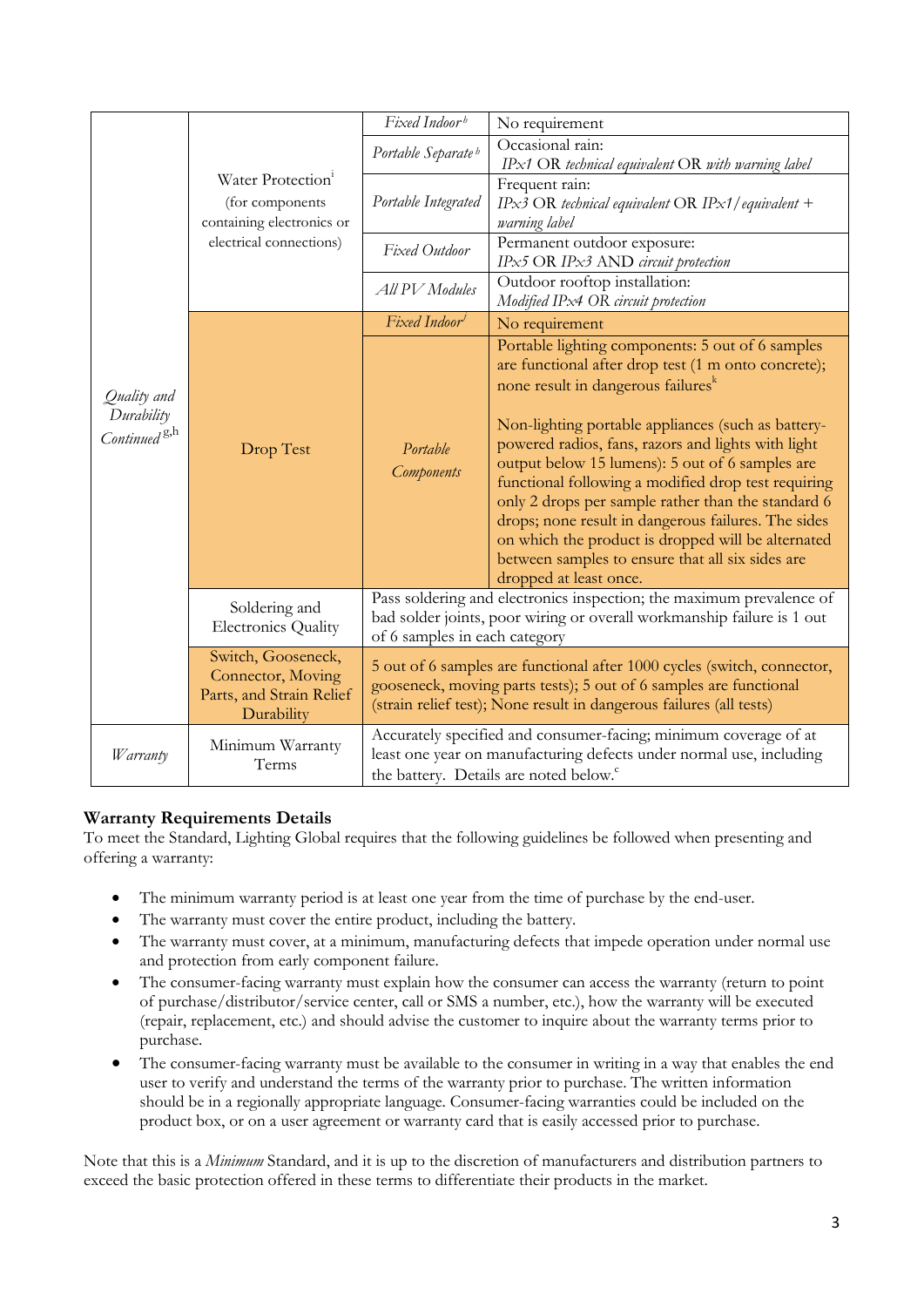## **Other Notes**

<sup>a</sup> If a product fails on any aspect at any point during testing, even if not during the specific test used to evaluate that aspect, the product will still fail on the basis of that aspect. For example, if a switch stops functioning on a product while its luminous flux is being measured, this failure would be included in the count of failures for the switch test.

<sup>b</sup> Numeric aspects, such as light output and run time, must deviate no more than 15% from advertised ratings (though it is always acceptable if actual performance is better than advertised). Any description of the product that appears on the packaging, inside the package and in any other medium (internet, etc.) should be truthful and accurate. No statements should mislead buyers or end users about the features or utility of the product. Included appliances are subject to truth-in-advertising requirements for performance claims. Relevant tests include: light output, light distribution, battery capacity, power consumption, and an estimation of the full-battery and solar run time. Only lights brighter than 15 lumens are required to be assessed for light output and light distribution.

<sup>c</sup> Effective March 15, 2015, all manufacturers are required to present performance metrics on product packaging and other relevant consumer-facing materials to enable consumers and distributors to compare products and make educated choices. Detailed guidelines are described in the Performance Reporting Requirements Policy. Four elements are required:

- Brightness / light output in lumens
- Daily Solar Runtime in hours per day
- Basic warranty terms as described above
- For products that offer mobile phone charging or other auxiliary services, a note that qualitatively describes the impact of mobile phone charging and other auxiliary services on product performance.

<sup>d</sup> The lumen maintenance standard is typically assessed using methods outlined in Annex J of IEC/TS 62257-9-5. If the most recent product submitted by a company met the lumen maintenance standard because all 6 samples maintained  $\geq 95\%$  of initial light output at 1,000 hours, the company is eligible to use a new expedited method. The expedited method includes a 500-hour lumen maintenance test and single point temperature measurements of the LED array. The temperature measurements are compared to IESNA LM80-08 data from the LED manufacturer to determine the lumen maintenance at 2000 hours. The test will be outlined in Annex J of an upcoming revision to IEC/TS 62257-9-5.

<sup>e</sup> Approved marks: UL, CE, TÜV Rheinland, CCC, or similar, with accompanying valid documentation of testing by an accredited test laboratory. Detailed guidelines are described in the AC Charger Safety Approval Policy.

<sup>f</sup> Table 2 contains recommended battery deep discharge protection voltages and minimum battery voltages during testing and Table 3 contains recommended battery overcharge protection voltages and maximum battery voltages and cell temperatures specific to the five common types (i.e., chemistries) of batteries. These default values are used when determining appropriate charge controller behavior, unless alternate appropriate design values are provided by the battery manufacturer for the deep discharge protection voltage cutoff, overcharge protection voltage cutoff or maximum cell temperature. Note that the voltage specifications for nickel-metal hydride batteries only apply in cases where more than one cell is wired in series.

|                                       | Deep discharge protection voltage (V/cell) |                |                |  |
|---------------------------------------|--------------------------------------------|----------------|----------------|--|
| <b>Battery type</b>                   | Recommended                                | <b>Minimum</b> | <b>Maximum</b> |  |
| Valve-regulated /<br>Sealed lead-acid | $\geq 1.87$                                | 1.82           | --             |  |
| Lithium-ion                           | $\geq 3.00$                                | 2.95           | --             |  |
| Lithium iron phosphate                | $\geq 2.50$                                | 2.45           | $- -$          |  |
| Nickel-metal hydride                  | $= 1.00$                                   | 0.95           | 1.10           |  |

**Table 2. Recommended battery deep discharge protection voltage specifications**